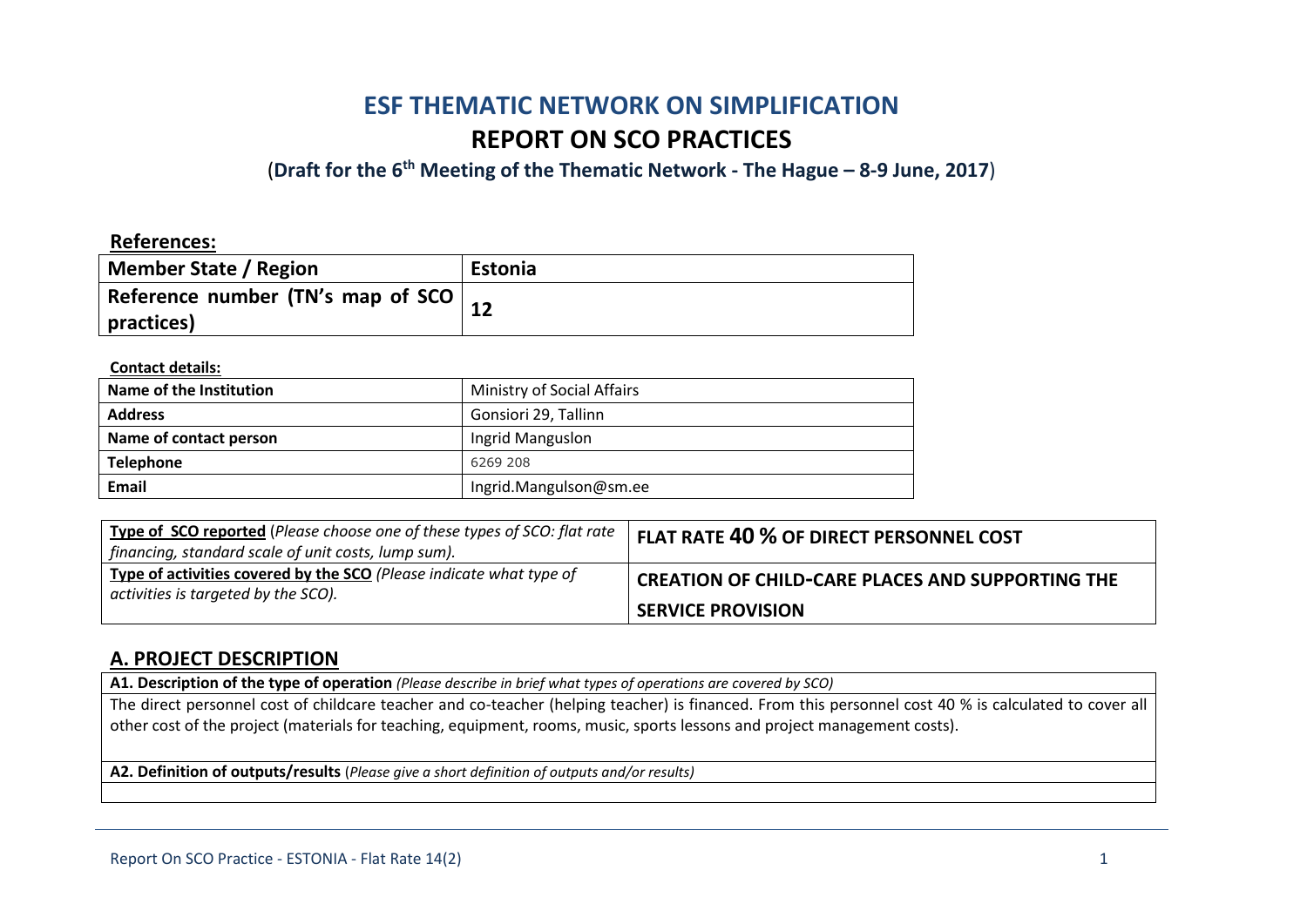Number of child-care places created.

**A3. Beneficiaries** *(please indicate the types of beneficiaries involved in the operations covered by SCO)*

In the 1<sup>st</sup> call Local Governments in the 2<sup>nd</sup> call Local Governments, NGOs, companys. The final beneficiaries are children and parents.

**A4. Target group(s)** *(Please list target groups within projects covered by SCO)*

In the  $1<sup>st</sup>$  call Local Governments in the  $2<sup>nd</sup>$  call Local Governments, NGOs, companys.

# **B. METHODOLOGY AND CALCULATION METHOD**

**B.1 Methodology** *(please indicate which methodology/ies has/have been used: Fair, equitable and verifiable method / use of existing EU schemes for similar types of operation and beneficiary / Use of existing own national schemes for similar types of operations and beneficiaries / use of rates and specific methods enshrined in the regulation or in a delegated act / use of a draft budget /combination of methodologies). Please indicate if the concerned SCO has been covered by Art. 14(1) ESF)*

Per one month we are covering from ESF support max following levels, additionally to that the co-financing is added.

1) 938 euros per one main child-care teacher per one month (working full time)

2) 602 euros per one co-teacher (helping teacher) per one month (working full time).

The kindergarden can always pay higher salary if they wish, but from ESF we are covering only according to the fixed max levels. The max limits have been set taking into the consideration of the average salaries of teachers in the kindergarten.

We are covering the cost up to 3 years but each year the ESF support is decreased and co-financing should increase.

1<sup>st</sup> year up to 85% ESF support next 12-24 month up to 75 % of ESF support and 25-35 65 % of ESF support.

The project promotor should create at least 80 % of the places set in the law

For small children (1-3 years) max 14 children can be in the group

For children 4-7 years max 20 children can be in the group

In United group (different ages together) 18 children can be in the group.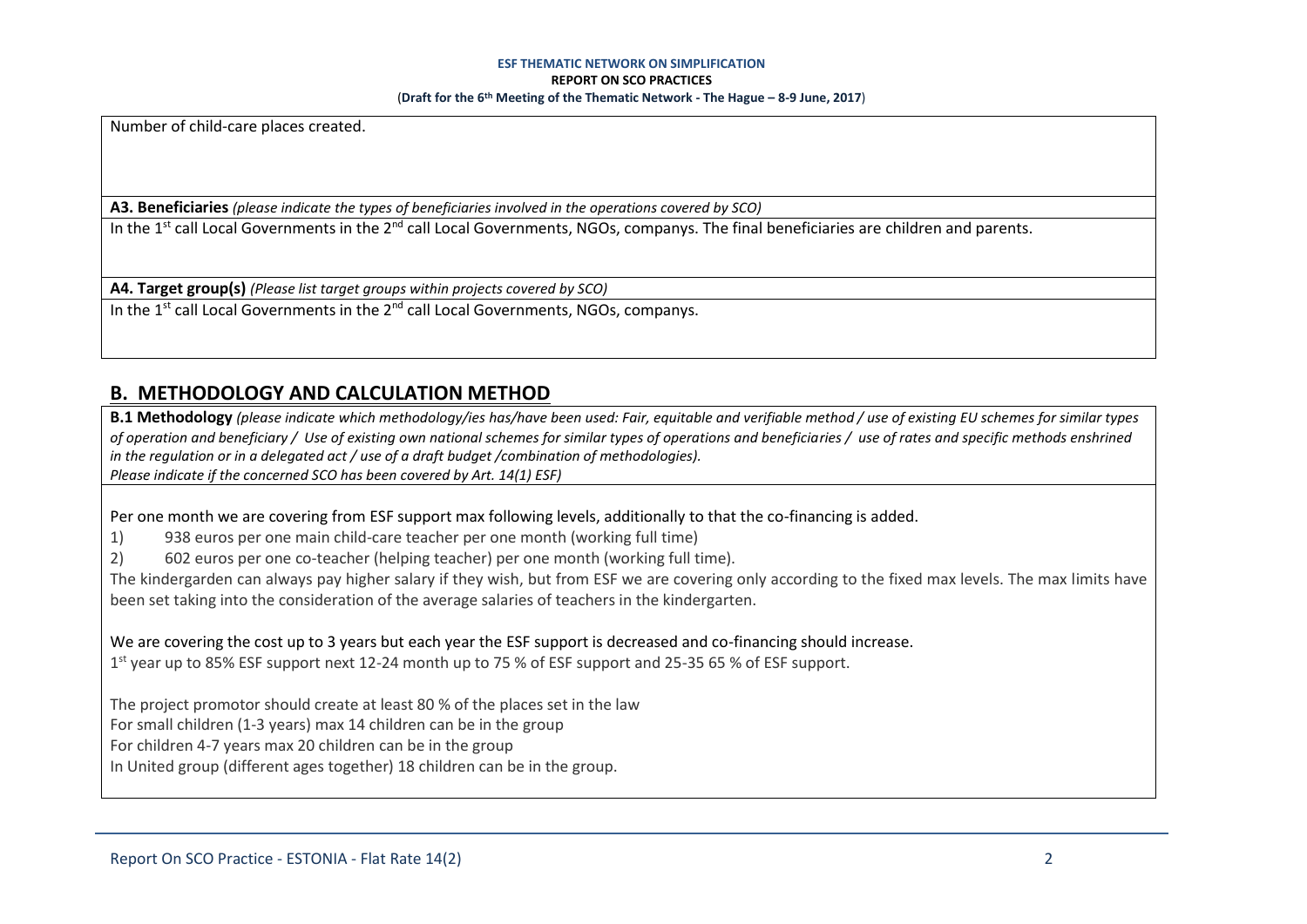To get the financing at least 80 % of the created places should be fulfilled with children (to proof that there should be available the service contract between parents and kinderkarden)

**B.2 Calculation Methods** *(please describe how the calculations have been made)*

In each kindergarten group usually there are working 2 main teachers and one helping teacher. The new kindergarten group will be created (18 places for children at the age of 3.-6). For that 2 teachers and one helping teacher will be hired. The total cost per year will be calculated in following way

Teachers salary (for example 900 euros per months x 2 (teachers)x 12 months= 21 600  $600 \times 1$  (helping teacher) x 12 months = 7200 TOTAL 28 800

*From the result 40 % will be calculated to cover all other costs (11520) Total cost of the project 33 120*

**B.3 Data source** *(please indicate the type of data used and the data source)*

The contracts and payments of the teachers salary.

Creating new service places the project promotor has to present with the first payment claim following documents.

1) The local authorities decision about creation of new kindergarden or new places in the existing kindergarden. , the training licence copy

2) If the new childcare service provider is created the copy of activity permission should be added.

### **C. IMPLEMENTATION OF SCO**

(*Please describe in brief what implementationrules and conditions have been set out)*

The conditions have been presented in p B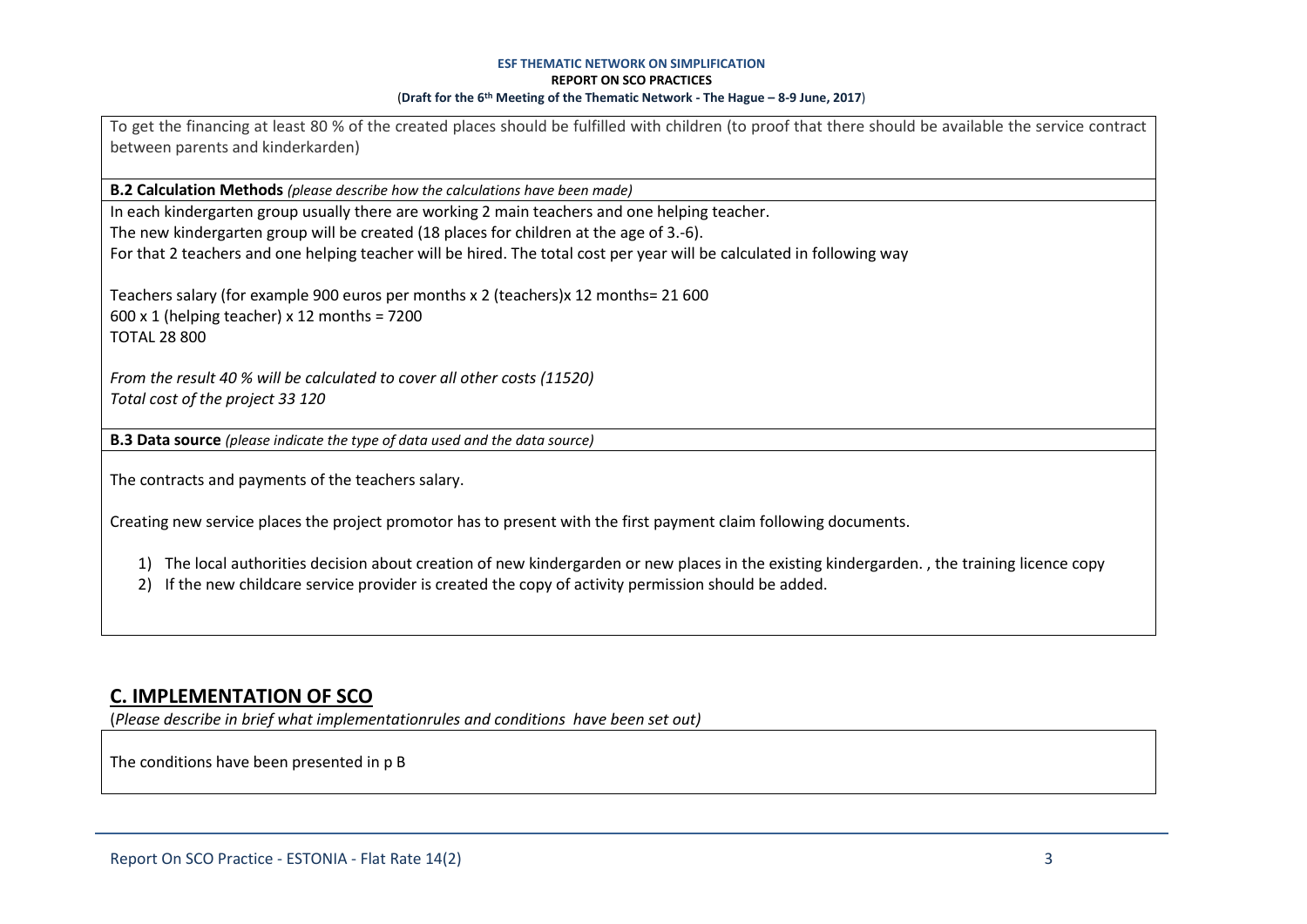### **D. AUDIT TRAIL**

*(Please provide a brief description of the audit trail for the concerned SCO, including documents, key contents/conditions and procedures)*

Controlling the added copies to be sure that places are created, the payments of the salaries, the working contracts.

# **E. ASSESSMENT BY THE AUDIT AUTHORITY(IES) INCLUDING EVENTUAL EX ANTE ASSESSMENT**

*(If relevant, please explain how the audit authority has been involved in preparation and assessment of the SCO).* 

The projects have been audited by the AA.

# **F. IMPACT OR ADDED VALUE FOR THE MA, BENEFICIARIES AND OTHER STAKEHOLDERS**

*(Please explain how you have perceived impact/added value of the SCO for the MA, beneficiaries and other stakeholders).* 

No need to proof smalll costs that are not avoidable in offering child-care services (for example beds, games, toys, pencils, pillows, toilet pots etc).

# **G. SPECIFIC ISSUES FACED WITHIN CALCULATION AND IMPLEMENTATION OF THE SCO**

*(Please indicate any issues/problems/challenges you have experienced when setting out or implementing the SCO, i.e. high workload, state aid, public procurement, national legislation, revenues etc.)*

The way to think out the rules what would be enough proof that child care places have been created.